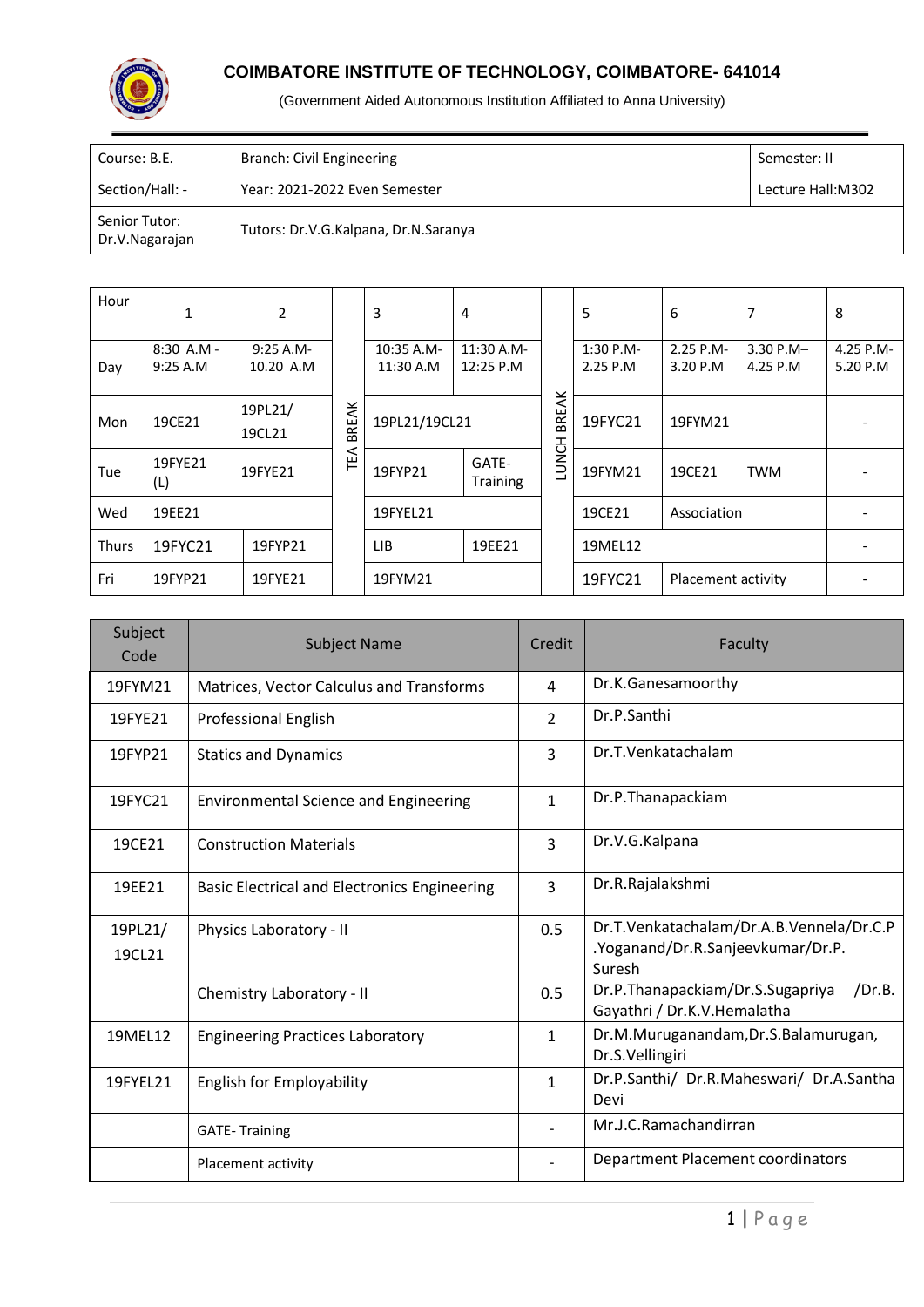

| Course: B.E.                            | Branch: Mechanical Engineering                                        | Semester: II       |
|-----------------------------------------|-----------------------------------------------------------------------|--------------------|
| Section/Hall: I                         | Year: 2021-2022 Even Semester                                         | Lecture Hall: M304 |
| Senior Tutor:<br>Dr.N.Rajam<br>Ramasamy | Tutors: Mr. S. K. Pradeep Mohan, Dr. G. Balamurugan, Dr. G. Sivakumar |                    |

| Fri          | 19FYP22                | <b>LIB</b>                |       | 19FYC21                 | <b>SCH</b>              |              | 19FYEL21              |                       | 19FYM21                    |                       |
|--------------|------------------------|---------------------------|-------|-------------------------|-------------------------|--------------|-----------------------|-----------------------|----------------------------|-----------------------|
| <b>Thurs</b> | 19CSL11                |                           |       | 19CSL11                 |                         |              | 19FYM21               | Association           |                            |                       |
| Wed          | 19EE21                 | 19FYE21                   |       | 19FYM21                 |                         |              | 19FYP22               | 19FYC21               |                            | Placement activity    |
| Tue          | 19FYC21                | 19FYM21                   | TEA   | 19EE21                  | 19FYP22                 | <b>LUNCH</b> | 19MEL12               |                       |                            |                       |
| Mon          | 19FYE21                | 19FYE21<br>(L)            | BREAK | 19EE21                  | GATE-<br>Training       | <b>BREAK</b> | 19PL21/19CL21         |                       |                            | <b>TWM</b>            |
| Day          | 8:30 A.M -<br>9:25 A.M | $9:25 A.M -$<br>10.20 A.M |       | 10:35 A.M-<br>11:30 A.M | 11:30 A.M-<br>12:25 P.M |              | 1:30 P.M-<br>2.25 P.M | 2.25 P.M-<br>3.20 P.M | 3.30<br>$P.M-$<br>4.25 P.M | 4.25 P.M-<br>5.20 P.M |
| Hour         | 1                      | 2                         |       | 3                       | 4                       |              | 5                     | 6                     | 7                          | 8                     |

| Subject Code | <b>Subject Name</b>                                    | Credit         | Faculty                                                                      |
|--------------|--------------------------------------------------------|----------------|------------------------------------------------------------------------------|
| 19FYM21      | Matrices, Vector Calculus and<br>Transforms            | 4              | Dr.R.Lavanya                                                                 |
| 19FYE21      | Professional English                                   | $\overline{2}$ | Ms.R.Sudha                                                                   |
| 19FYP22      | <b>Physics for Mechanical Engineers</b>                | 3              | Dr.C.P.Yoganand                                                              |
| 19FYC21      | Environmental Science and<br>Engineering               | $\mathbf{1}$   | Dr.B.Gayathri                                                                |
| 19EE21       | <b>Basic Electrical and Electronics</b><br>Engineering | 3              | Dr.K.Suresh                                                                  |
| 19CSL11      | C Programming Laboratory                               | $\mathcal{P}$  | Ms.S.Saranya Rubini, Ms.S.Sathya, Mr.S.Hariharan                             |
| 19PL21       | Physics Laboratory - II                                | 0.5            | Dr.C.P.Yoganand/Dr.R.Sanjeevkumar/Dr.P.Suresh/<br>Dr.P.Balraju /Dr. M. Vijay |
| 19CL21       | Chemistry Laboratory - II                              | 0.5            | Dr.B.Gayathri/Dr.E.P.Subramaniam/ Dr. P. Rupa / Dr. S.<br>Syed Jaffer        |
| 19MEL12      | <b>Engineering Practices Laboratory</b>                | $\mathbf{1}$   | Dr. H. Sivarathinamoorthy, Mr. S. Praveenkumar<br>Dr. S. Balamurugan         |
| 19FYEL21     | English for Employability                              | 1              | Ms.R.Sudha/Dr.V.Arthy/ Ms.M.Seema                                            |
|              | <b>GATE-Training</b>                                   |                | Mr.J.C.Ramachandirran                                                        |
|              | Placement activity                                     |                | Department Placement coordinators                                            |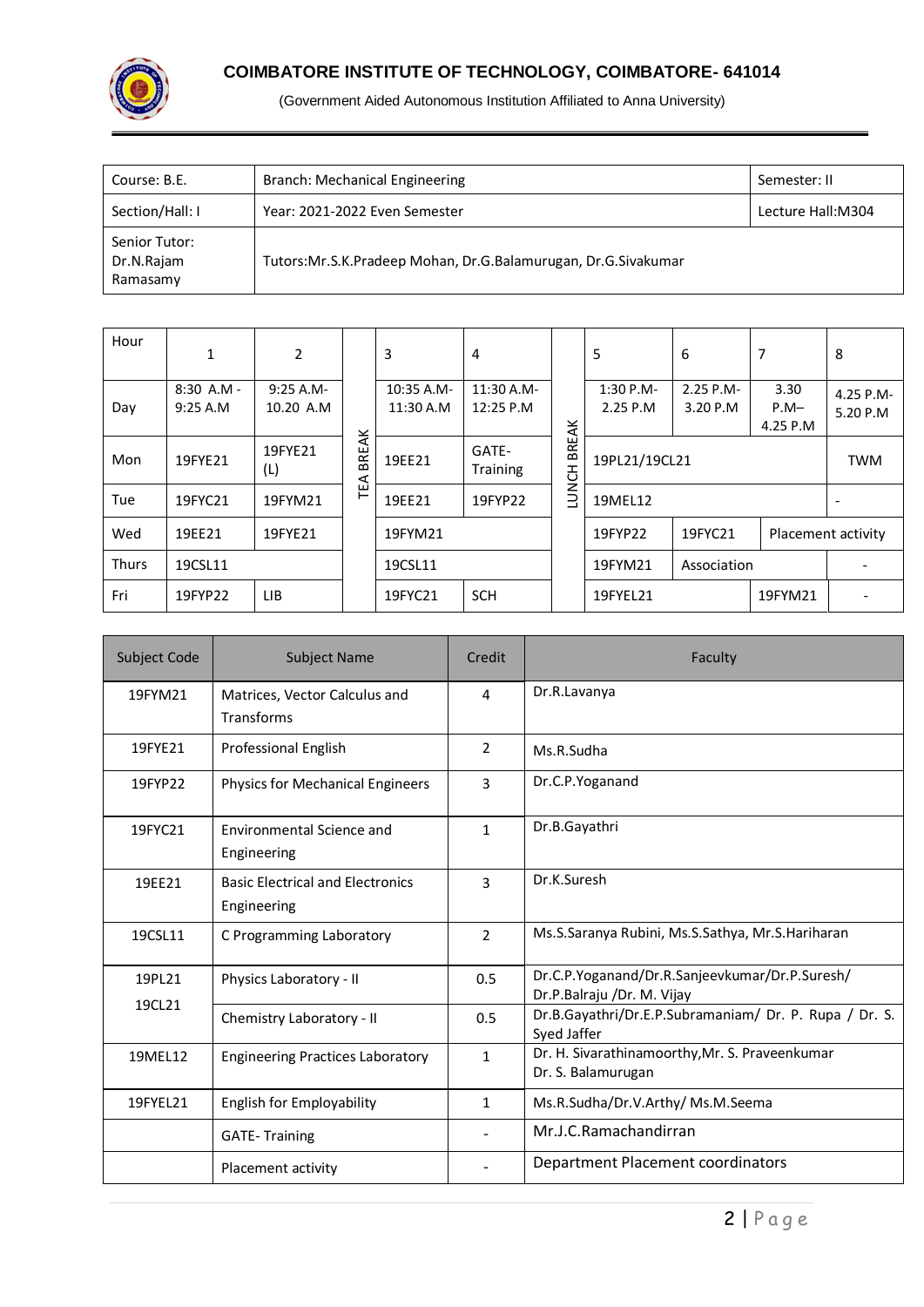

| Course: B.E.                            | Branch: Mechanical Engineering                             | Semester: II      |
|-----------------------------------------|------------------------------------------------------------|-------------------|
| Section/Hall: II                        | Year: 2021-2022 Even Semester                              | Lecture Hall:M305 |
| Senior Tutor:<br>Dr.N.Rajam<br>Ramasamy | Tutors:Dr.S.Selvam, Mr.S.Praveen kumar, Mr.D.P.Sam Solomon |                   |

| Hour         | 1                       | $\overline{2}$            |              | 3                       | 4                        |              | 5                     | 6                     | 7                        | 8                     |
|--------------|-------------------------|---------------------------|--------------|-------------------------|--------------------------|--------------|-----------------------|-----------------------|--------------------------|-----------------------|
| Day          | $8:30$ A.M -<br>9:25A.M | $9:25 A.M -$<br>10.20 A.M |              | 10:35 A.M-<br>11:30 A.M | 11:30 A.M-<br>12:25 P.M  |              | 1:30 P.M-<br>2.25 P.M | 2.25 P.M-<br>3.20 P.M | $3.30 P.M -$<br>4.25 P.M | 4.25 P.M-<br>5.20 P.M |
| Mon          | 19FYC21                 | 19FYE21                   | <b>BREAK</b> | 19FYE21                 | 19FYM21                  | <b>BREAK</b> | 19PL21/19CL21         |                       |                          | <b>TWM</b>            |
| Tue          | 19CSL11                 |                           | ΤEΑ          | 19CSL11                 |                          | <b>LUNCH</b> | 19FYM21               |                       | 19FYP22                  |                       |
| Wed          | 19FYE21<br>(L)          | 19FYC21                   |              | LIB                     | GATE-<br><b>Training</b> |              |                       | 19MEL12               |                          |                       |
| <b>Thurs</b> | 19FYEL21                |                           |              | 19EE21                  |                          |              | 19FYP22               | Association           |                          |                       |
| Fri          | 19EE21                  | 19FYP22                   |              | 19FYM21                 |                          |              | 19FYC21               | <b>SCH</b>            | Placement activity       |                       |

| Subject Code | <b>Subject Name</b>                                    | Credit         | Faculty                                                                          |
|--------------|--------------------------------------------------------|----------------|----------------------------------------------------------------------------------|
| 19FYM21      | Matrices, Vector Calculus and Transforms               | 4              | Dr. R. Lavanya                                                                   |
| 19FYF21      | <b>Professional English</b>                            | $\overline{2}$ | Ms.M.Seema                                                                       |
| 19FYP22      | <b>Physics for Mechanical Engineers</b>                | 3              | Dr. R. Sanjeev Kumar                                                             |
| 19FYC21      | <b>Environmental Science and Engineering</b>           | $\mathbf{1}$   | Dr. P. Rupa                                                                      |
| 19FF21       | <b>Basic Electrical and Electronics</b><br>Engineering | 3              | Dr.M.L.Merlin Sajini                                                             |
| 19CSL11      | C Programming Laboratory                               | $\overline{2}$ | Mr. S.Ravi Sankar,<br>Ms.S.SaranyaRubini, Dr.S.Nithya                            |
| 19PL21       | Physics Laboratory - II                                | 0.5            | Dr.R.Sanjeevkumar / Dr.C.P.Yoganand/<br>Dr.P. Suresh/Dr.P.Balraju / Dr. M. Vijay |
| 19CL21       | Chemistry Laboratory - II                              | 0.5            | Dr. P. Rupa / Dr. E. P. Subramaniam / Dr. B.<br>Gayathri / Dr. S. Syed Jaffer    |
| 19MEL12      | <b>Engineering Practices Laboratory</b>                | 1              | Dr. R. Vishnu, Dr. S. Balamurugan,<br>Dr. P. Manivel                             |
| 19FYFL21     | <b>English for Employability</b>                       | 1              | Ms.M.Seema/Mr.E.Justin<br>Ruben/Ms.S.Sindhuja                                    |
|              | <b>GATE-Training</b>                                   |                | Mr.J.C.Ramachandirran                                                            |
|              | Placement activity                                     |                | <b>Department Placement coordinators</b>                                         |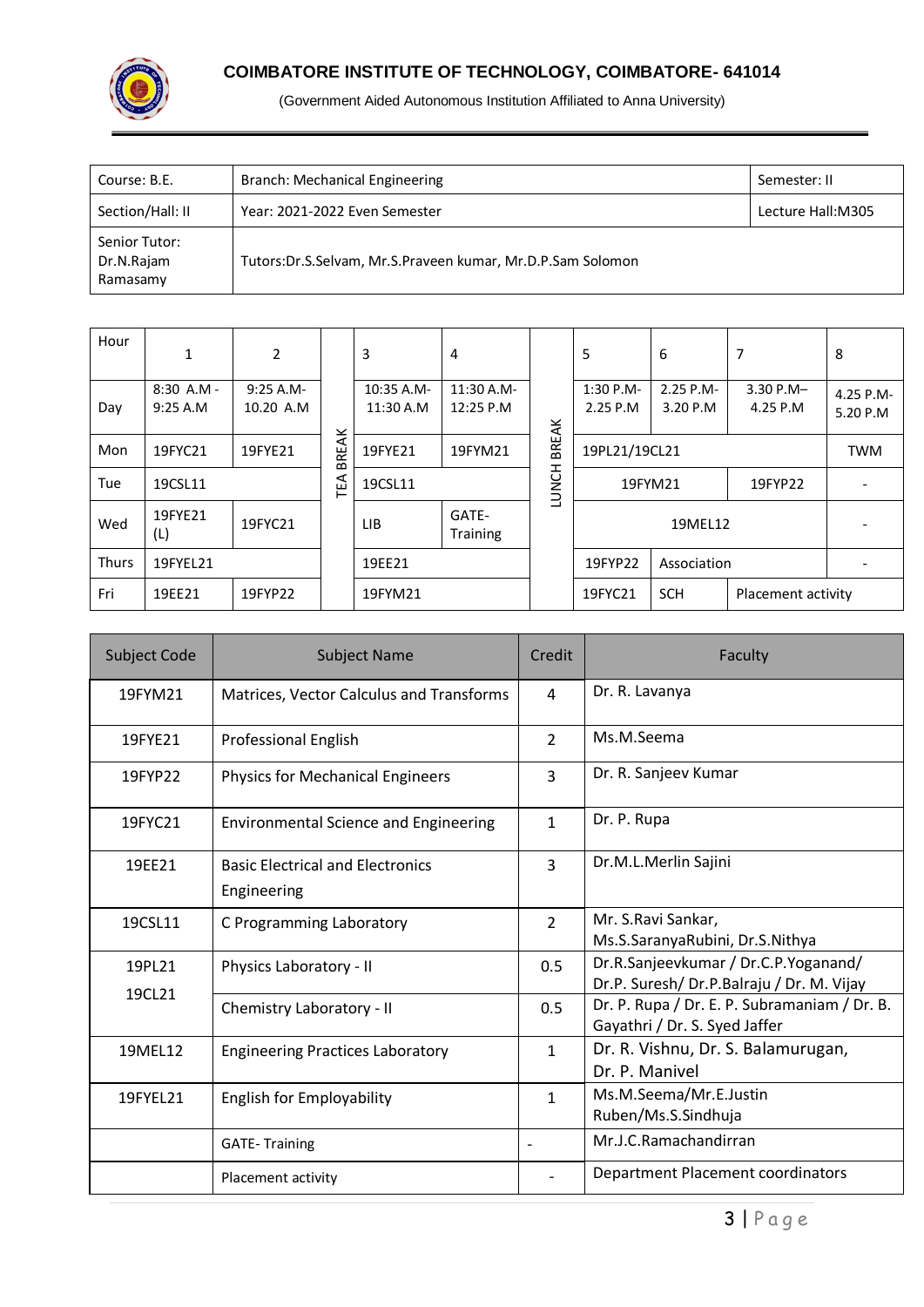

| Course: B.E.                    | Branch: Electrical and Electronics Engineering        | Semester: II      |
|---------------------------------|-------------------------------------------------------|-------------------|
| Section/Hall: I                 | Year: 2021-2022 Even Semester                         | Lecture Hall:M307 |
| Senior Tutor:<br>Dr.J.Devishree | Tutors: Ms.P.Devaki, Dr.K.Suresh, Mr.R.Chandrasekaran |                   |

| Hour         | 1                       | $\overline{2}$            |             | 3                           | 4                       |              | 5                                             | 6                     | 7                       | 8                       |
|--------------|-------------------------|---------------------------|-------------|-----------------------------|-------------------------|--------------|-----------------------------------------------|-----------------------|-------------------------|-------------------------|
| Day          | $8:30$ A.M -<br>9:25A.M | $9:25 A.M -$<br>10.20 A.M |             | 10:35 A.M-<br>11:30 A.M     | 11:30 A.M-<br>12:25 P.M |              | 1:30 P.M-<br>2.25 P.M                         | 2.25 P.M-<br>3.20 P.M | $3.30$ P.M-<br>4.25 P.M | 4.25 P.M<br>$-5.20$ P.M |
| Mon          | 19CSL21                 |                           | <b>REAK</b> | 19CSL21                     |                         | <b>BREAK</b> | 19MEL12                                       |                       |                         | <b>TWM</b>              |
| Tue          | 19FYC21                 | 19PL21/<br>19CL21         | ☎<br>ΤÉΑ    |                             | 19PL21/19CL21           |              | <b>LUNCH</b><br>19FYE21<br>Association<br>(L) |                       |                         |                         |
| Wed          | 19EE22                  | 19FYE21                   |             | 19FYE21                     | 19FYP23                 |              | 19FYEL21                                      |                       | 19FYM22                 |                         |
| <b>Thurs</b> | 19FYP23                 | 19FYC21                   |             | 19FYM22                     |                         |              | 19EE22                                        |                       | <b>LIB</b>              |                         |
| Fri          | 19FYM22                 |                           |             | GATE-<br>19EE22<br>Training |                         |              | 19FYC21                                       | 19FYP23               | Placement activity      |                         |

| <b>Subject Code</b> | <b>Subject Name</b>                                                   | Credit                   | Faculty                                                                                  |
|---------------------|-----------------------------------------------------------------------|--------------------------|------------------------------------------------------------------------------------------|
| 19FYM22             | Vector Calculus, Linear Algebra<br>and Partial Differential Equations | 4                        | Dr. R. Prabhakaran                                                                       |
| 19FYF21             | <b>Professional English</b>                                           | $\overline{2}$           | Ms.M.Seema                                                                               |
| 19FYP23             | <b>Electron Devices</b>                                               | $\overline{3}$           | Dr. S. Vasantha                                                                          |
| 19FYC21             | <b>Environmental Science and</b><br>Engineering                       | 1                        | Dr. S. Sugapriya                                                                         |
| 19EE22              | <b>Electric and Magnetic Circuits</b>                                 | 3                        | Ms.P.Devaki/Dr.S.Elango                                                                  |
| 19CSL21             | C Programming and Data Bases                                          | $\overline{\phantom{a}}$ | Dr.S.Geetha, Dr.M. Mynavathi,<br>Ms.S.Rajasree,<br>Ms.S.Devi                             |
| 19PL21<br>19CL21    | Physics Laboratory - II                                               | 0.5                      | Dr.S.Vasantha/Dr.S.Agilan/Dr.A.B.Vennela/<br>Dr.R.Sanjeevkumar/Dr.K.Thilagavathy         |
|                     | Chemistry Laboratory - II                                             | 0.5                      | Dr.S.Sugapriya/Dr. E. P. Subramaniam /<br>Dr.P.Thanapackiam/Dr.S.Syed jaffer             |
| 19MEL12             | <b>Engineering Practices Laboratory</b>                               | $\mathbf{1}$             | Dr.C.Balaji Ayyanar ,Dr.H.Sivarathinamoorthy<br>Mr.S.K.Pradeep Mohan, Mr.S.Praveen kumar |
| 19FYEL21            | <b>English for Employability</b>                                      | 1                        | Ms.M.Seema / Dr.A.Santha Devi                                                            |
|                     | <b>GATE-Training</b>                                                  |                          | Mr.J.C.Ramachandirran                                                                    |
|                     | Placement activity                                                    |                          | <b>Department Placement coordinators</b>                                                 |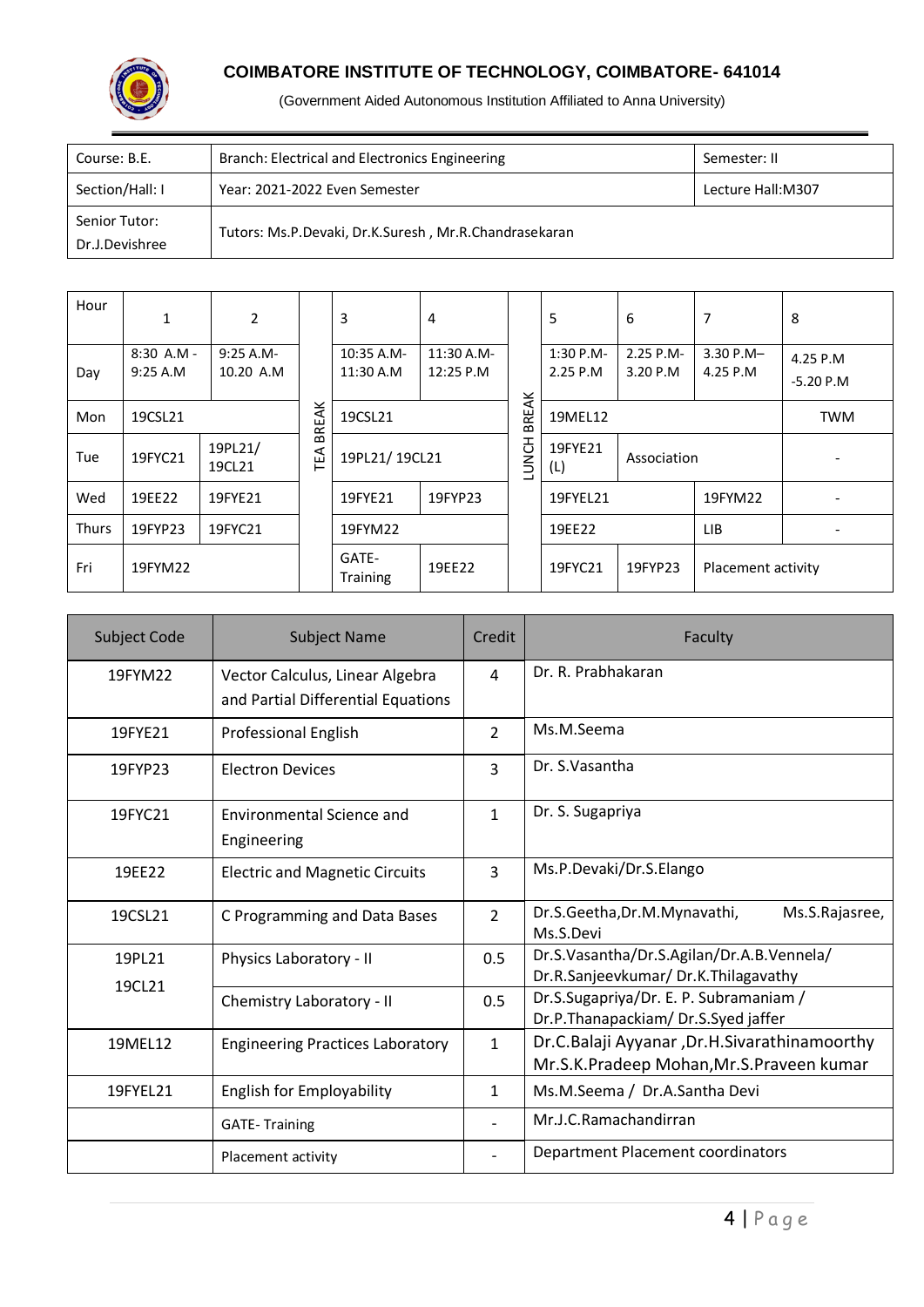

| Course: B.E.                    | Branch: Electrical and Electronics Engineering                 | Semester: II       |
|---------------------------------|----------------------------------------------------------------|--------------------|
| Section/Hall: II                | Year: 2021-2022 Even Semester                                  | Lecture Hall: M308 |
| Senior Tutor:<br>Dr.J.Devishree | Tutors:Ms.K.Vanithamani,Dr.A.Kavithamani, Dr.M.L.Merlin Sajini |                    |

| Hour         | 1                       | $\overline{2}$            |       | 3                       | 4                       |              | 5                            | 6                     | 7                        | 8                     |  |  |
|--------------|-------------------------|---------------------------|-------|-------------------------|-------------------------|--------------|------------------------------|-----------------------|--------------------------|-----------------------|--|--|
| Day          | $8:30$ A.M -<br>9:25A.M | $9:25 A.M -$<br>10.20 A.M |       | 10:35 A.M-<br>11:30 A.M | 11:30 A.M-<br>12:25 P.M | <b>BREAK</b> | 1:30 P.M-<br>2.25 P.M        | 2.25 P.M-<br>3.20 P.M | $3.30 P.M -$<br>4.25 P.M | 4.25 P.M-<br>5.20 P.M |  |  |
| Mon          | 19FYE21                 | 19MEL12                   | BREAK | 19MEL12                 |                         |              | 19FYP23                      | 19FYM22               |                          | <b>TWM</b>            |  |  |
| Tue          | 19FYP23                 | 19PL21/<br>19CL21         | ΓÉΑ   |                         | 19PL21/19CL21           |              | 19FYM22                      | Association           |                          |                       |  |  |
| Wed          | 19FYE21                 | 19FYE21-L                 |       | 19FYM22                 |                         |              | 19FYC21                      | GATE-<br>Training     | <b>LIB</b>               |                       |  |  |
| <b>Thurs</b> | 19EE22                  |                           |       | 19FYP23<br>19FYC21      |                         |              |                              |                       |                          | 19CSL21               |  |  |
| Fri          | 19FYEL21                |                           |       | 19FYC21                 | <b>SCH</b>              |              | 19EE22<br>Placement activity |                       |                          |                       |  |  |

| Subject Code       | <b>Subject Name</b>                                                   | Credit         | Faculty                                                                          |
|--------------------|-----------------------------------------------------------------------|----------------|----------------------------------------------------------------------------------|
| 19FYM22            | Vector Calculus, Linear Algebra<br>and Partial Differential Equations | 4              | Dr. R. Prabhakaran                                                               |
| 19FYE21            | <b>Professional English</b>                                           | $\overline{2}$ | Ms.S.Sindhuja                                                                    |
| 19FYP23            | <b>Electron Devices</b>                                               | $\overline{3}$ | Dr. S. Agilan                                                                    |
| 19FYC21            | Environmental Science and<br>Engineering                              | $\mathbf{1}$   | Dr. S. Sugapriya                                                                 |
| 19FF <sub>22</sub> | <b>Electric and Magnetic Circuits</b>                                 | 3              | Dr.A.Kavithamani/Ms.K.Vanithamani                                                |
| 19CSL21            | C Programming and Data Bases                                          | $\mathcal{P}$  | Dr.G.Manavaalan, Mr.B.Vasanthan, Mr.C.Murale,<br>Mr.N.Selvamuthukumaran          |
| 19PL21             | Physics Laboratory - II                                               | 0.5            | Dr.S.Agilan/Dr.S.Vasantha/<br>Dr.A.B.Vennela/Dr.R.Sanjeevkumar/Dr.K.Thilagavathy |
| 19CL21             | Chemistry Laboratory - II                                             | 0.5            | Dr.S.Sugapriya/Dr.E.P.Subramaniam/<br>Dr.P.Thanapackiam/Dr.S.Syed Jaffer         |
| 19MEL12            | <b>Engineering Practices Laboratory</b>                               | $\mathbf{1}$   | Mr.P. Ramakrishnan , Ms. P. Arunadevi<br>Dr.G. Balamurugan                       |
| 19FYEL21           | <b>English for Employability</b>                                      | 1              | Ms.S.Sindhuja/Ms.J.Asha/Dr.V.Arthy                                               |
|                    | <b>GATE-Training</b>                                                  |                | Mr. J.C. Ramachandirran                                                          |
|                    | Placement activity                                                    |                | Department Placement coordinators                                                |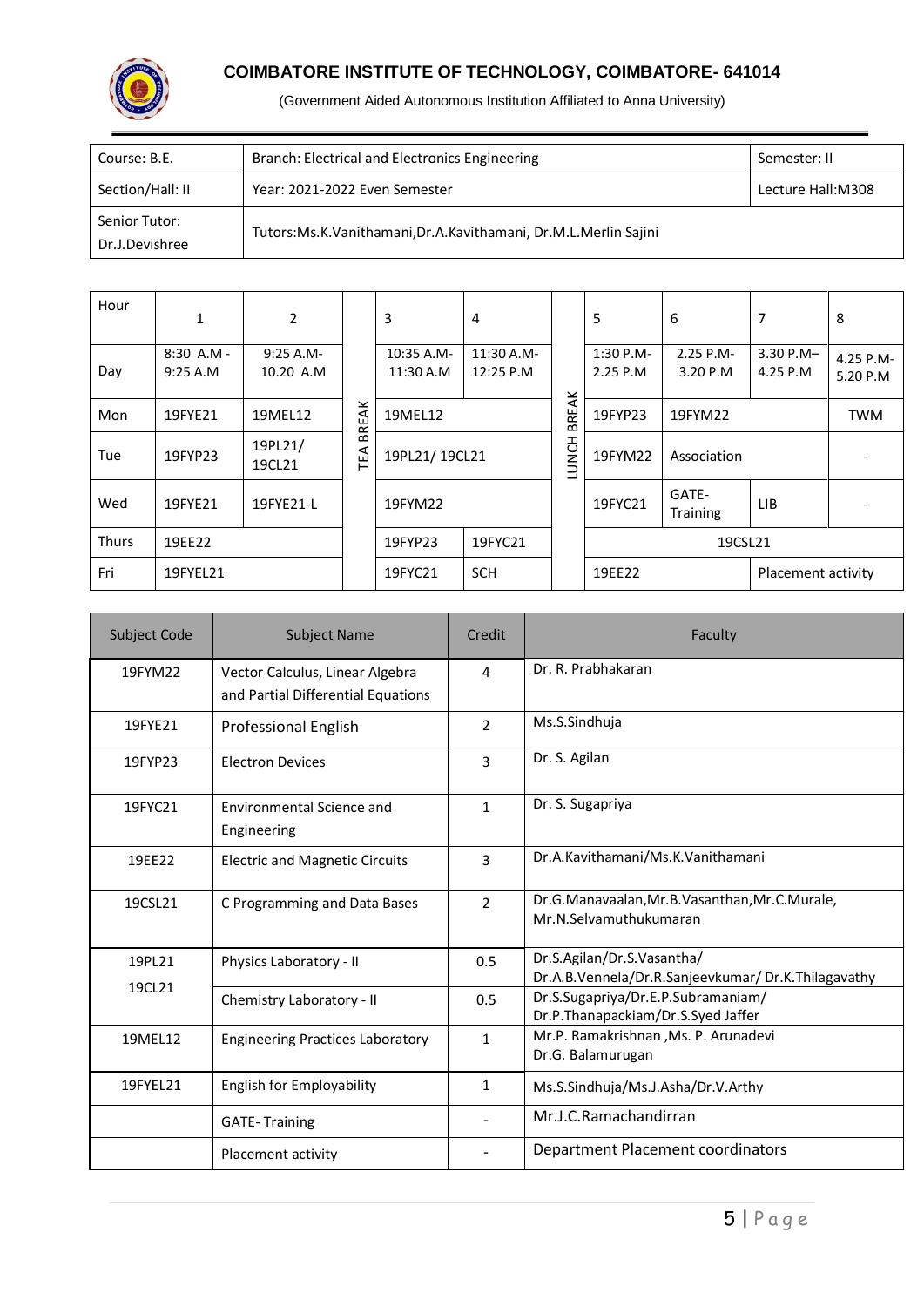

| Course: B.E.                     | Branch: Electronics and Communication Engineering                  | Semester: II      |
|----------------------------------|--------------------------------------------------------------------|-------------------|
| Section/Hall: I                  | Year: 2021-2022 Even Semester                                      | Lecture Hall:M309 |
| Senior Tutor:<br>Dr.M.Poongothai | Tutors: Dr. B. Premalatha, Dr. B. Bhuvaneswari, Ms. Abitha Thangam |                   |

| Hour         | 1                       | 2                         |       | 3                       | 4                       |              | 5                     | 6                     | 7                        | 8                     |
|--------------|-------------------------|---------------------------|-------|-------------------------|-------------------------|--------------|-----------------------|-----------------------|--------------------------|-----------------------|
| Day          | $8:30$ A.M -<br>9:25A.M | $9:25 A.M -$<br>10.20 A.M |       | 10:35 A.M-<br>11:30 A.M | 11:30 A.M-<br>12:25 P.M |              | 1:30 P.M-<br>2.25 P.M | 2.25 P.M-<br>3.20 P.M | $3.30 P.M -$<br>4.25 P.M | 4.25 P.M-<br>5.20 P.M |
| Mon          | 19FYM23                 |                           | BREAK | 19EC21                  |                         | <b>BREAK</b> | 19MEL11               |                       |                          | <b>TWM</b>            |
| Tue          | 19FYEL21                |                           | TEA   | 19EC21(T)<br>19FYC21    |                         | <b>LUNCH</b> | 19PL21/19CL21         |                       |                          | LIB.                  |
| Wed          | 19FYE21                 | 19FYP23                   |       | 19FYM23                 |                         |              |                       | 19ECL21               |                          |                       |
| <b>Thurs</b> | 19FYC21                 | 19FYP23                   |       | 19MEL11                 |                         |              | 19FYE21               | Association           |                          |                       |
| Fri          | 19FYP23                 | GATE-<br>Training         |       | 19FYE21-L               | 19EC21                  |              | 19FYM23               | 19FYC21               |                          | Placement activity    |

| Subject Code | <b>Subject Name</b>                                          | Credit         | Faculty                                                                                 |
|--------------|--------------------------------------------------------------|----------------|-----------------------------------------------------------------------------------------|
| 19FYM23      | Vector Calculus, Complex Variables and<br>Laplace Transforms | 4              | Dr.D.Sheeba                                                                             |
| 19FYE21      | <b>Professional English</b>                                  | $\overline{2}$ | Dr.V.Arthy                                                                              |
| 19FYP23      | <b>Electron Devices</b>                                      | 3              | Dr. N.Muthukumarasamy                                                                   |
| 19FYC21      | <b>Environmental Science and Engineering</b>                 | 1              | Dr. B.Gayathri                                                                          |
| 19EC21       | Network theory                                               | 4              | Dr.B.Premalatha<br>Tutorial: Ms.Abitha Thangam /<br>Ms.S.Dhanalakshmi/ Mr.C.Vinothkumar |
| 19ECL21      | C Programming Practices                                      | $\overline{2}$ | Dr.B.Premalatha/Ms.K.M.Priya/Ms.T.Yathavi/<br>Ms.S.Dhanalakshmi/ Ms.S.Baladhanalakshmi  |
| 19MEL11      | <b>Engineering Graphics</b>                                  | 3              | Dr.M.Muruganandam ,Dr.R.Sathiskumar<br>Mr.P.Ramakrishnan, Mr.R.S.Mohankumar             |
| 19PL21       | Physics Laboratory - II                                      | 0.5            | Dr.C.P.Yoganand/Dr.T.Venkatachalam/<br>Dr.A.B.Vennela/Dr.P.Suresh/Dr.P.Balraju          |
| 19CL21       | Chemistry Laboratory - II                                    | 0.5            | Dr.B.Gayathri/Dr.P.Thanapackiam<br>Dr.P.Rupa / Dr. K.V.Hemalatha                        |
| 19FYEL21     | English for Employability                                    | $\mathbf{1}$   | Dr.V.Arthy/Ms.M.Seema                                                                   |
|              | <b>GATE-Training</b>                                         |                | Mr.J.C.Ramachandirran                                                                   |
|              | Placement activity                                           |                | Department Placement coordinators                                                       |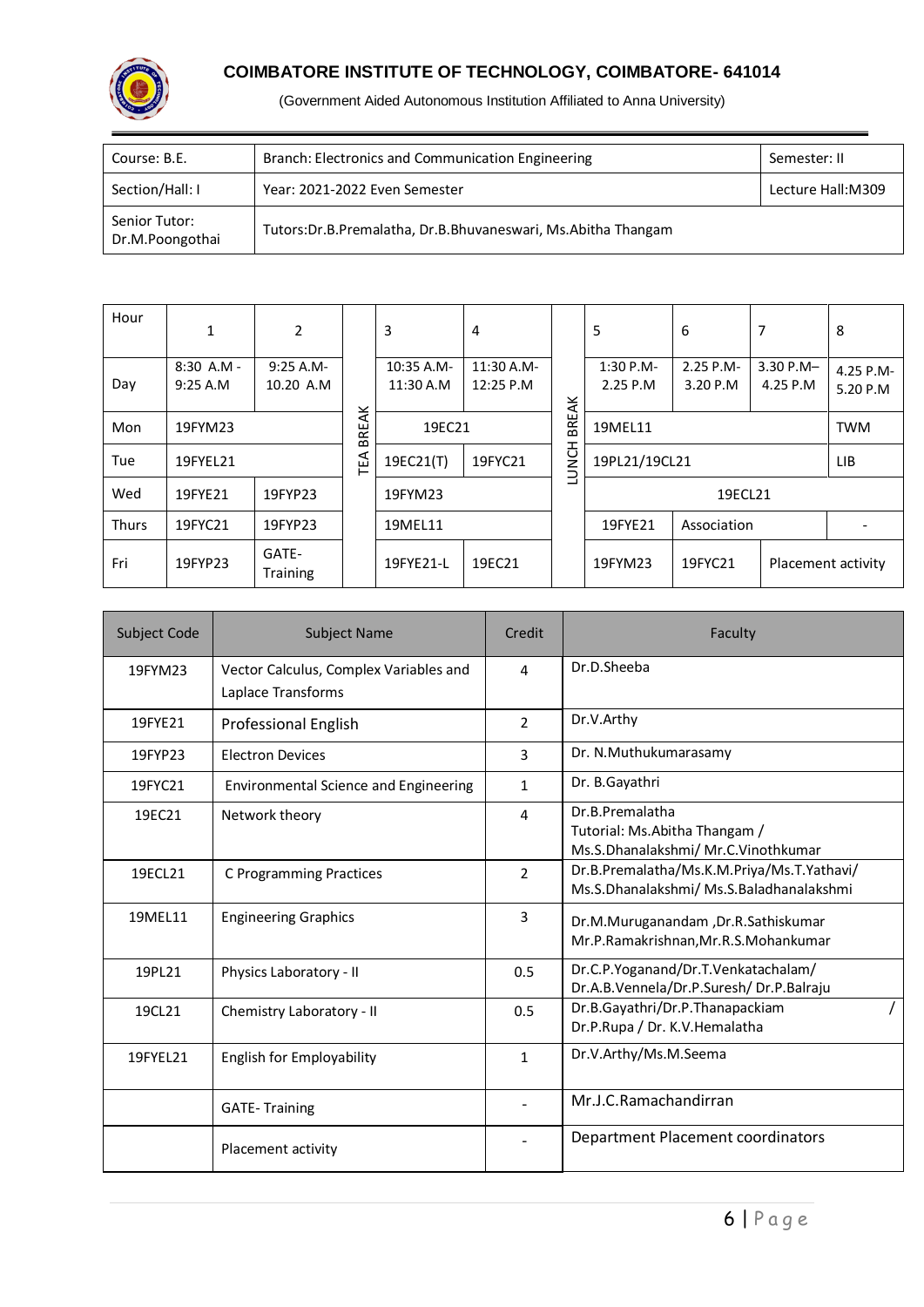

| Course: B.E.                     | Branch: Electronics and Communication Engineering                 | Semester: II      |
|----------------------------------|-------------------------------------------------------------------|-------------------|
| Section/Hall: II                 | Year: 2021-2022 Even Semester                                     | Lecture Hall:M311 |
| Senior Tutor:<br>Dr.M.Poongothai | Tutors: Ms.C.Subhapriyadharshini, Ms.Diana Josephine, Ms.V.Sowmya |                   |

| Hour         | 1                       | 2                         |              | 3                       | 4                       |              | 5                             | 6                              | 7                     | 8                     |
|--------------|-------------------------|---------------------------|--------------|-------------------------|-------------------------|--------------|-------------------------------|--------------------------------|-----------------------|-----------------------|
| Day          | $8:30$ A.M -<br>9:25A.M | $9:25 A.M -$<br>10.20 A.M |              | 10:35 A.M-<br>11:30 A.M | 11:30 A.M-<br>12:25 P.M | <b>BREAK</b> | 1:30 P.M-<br>2.25 P.M         | 2.25 P.M-<br>3.20 P.M          | 3.30 P.M-<br>4.25 P.M | 4.25 P.M-<br>5.20 P.M |
| Mon          | 19FYE21-L               | 19FYP23                   | <b>BREAK</b> | 19EC21                  |                         |              | 19FYE21<br><b>ASSOCIATION</b> |                                |                       | <b>TWM</b>            |
| Tue          | 19MEL11                 |                           | TEA          | 19FYM23                 | 19FYC21                 |              | <b>LUNCH</b><br>19PL21/19CL21 |                                |                       | LIB.                  |
| Wed          | 19FYE21                 | GATE-<br>Training         |              | 19FYP23                 | 19EC21                  |              |                               | 19FYEL21<br>Placement activity |                       |                       |
| <b>Thurs</b> | 19FYM23                 |                           |              | 19FYC21<br>19FYP23      |                         |              |                               | 19MEL11                        |                       |                       |
| Fri          | 19FYC21                 | 19EC21<br>(T)             |              | 19FYM23                 |                         |              | 19ECL21                       |                                |                       |                       |

| Subject<br>Code | <b>Subject Name</b>                                          | Credit         | Faculty                                                                                                         |
|-----------------|--------------------------------------------------------------|----------------|-----------------------------------------------------------------------------------------------------------------|
| 19FYM23         | Vector Calculus, Complex Variables and<br>Laplace Transforms | 4              | Dr. S. Murali                                                                                                   |
| 19FYE21         | <b>Professional English</b>                                  | $\mathcal{P}$  | Ms.J.Asha                                                                                                       |
| 19FYP23         | <b>Electron Devices</b>                                      | 3              | Dr. P. Balraju                                                                                                  |
| 19FYC21         | <b>Environmental Science and Engineering</b>                 | $\mathbf{1}$   | Dr. P. Rupa                                                                                                     |
| 19EC21          | Network theory                                               | 4              | Ms.K.M.Priya<br>Tutorial:Ms.K.Harini/Ms.AbithaThangam/<br>Ms.V.Sowmya                                           |
| 19ECL21         | C Programming Practices                                      | $\overline{2}$ | Dr.T.Balakumaran/Dr.G.Christina/Dr.P.Muthusubrama<br>niam./Ms.DianaJosephine/Ms.V.Sowmya/<br>Mr.P.Satheeshkumar |
| 19MEL11         | <b>Engineering Graphics</b>                                  | $\overline{3}$ | Mr.S.Thirumurugan<br>Mr.G.Ramkumar<br>Mr.S.Praveen Kumar, Mr.R.S. Mohankumar                                    |
| 19PL21          | Physics Laboratory - II                                      | 0.5            | Dr.P.Balraju/Dr.C.P.Yoganand<br>Dr.T.Venkatachalam/Dr.A.B.Vennela/Dr.P.Suresh                                   |
| 19CL21          | Chemistry Laboratory - II                                    | 0.5            | Dr. P. Rupa / Dr. P. Thanapackiam /<br>Dr. B. Gayathri / Dr. K. V. Hemalatha                                    |
| 19FYEL21        | <b>English for Employability</b>                             | $\mathbf{1}$   | Ms.J.Asha/Ms.R.Sudha/Mr.E.Justin Ruben                                                                          |
|                 | <b>GATE-Training</b>                                         |                | Mr.J.C.Ramachandirran                                                                                           |
|                 | Placement activity                                           |                | <b>Department Placement coordinators</b>                                                                        |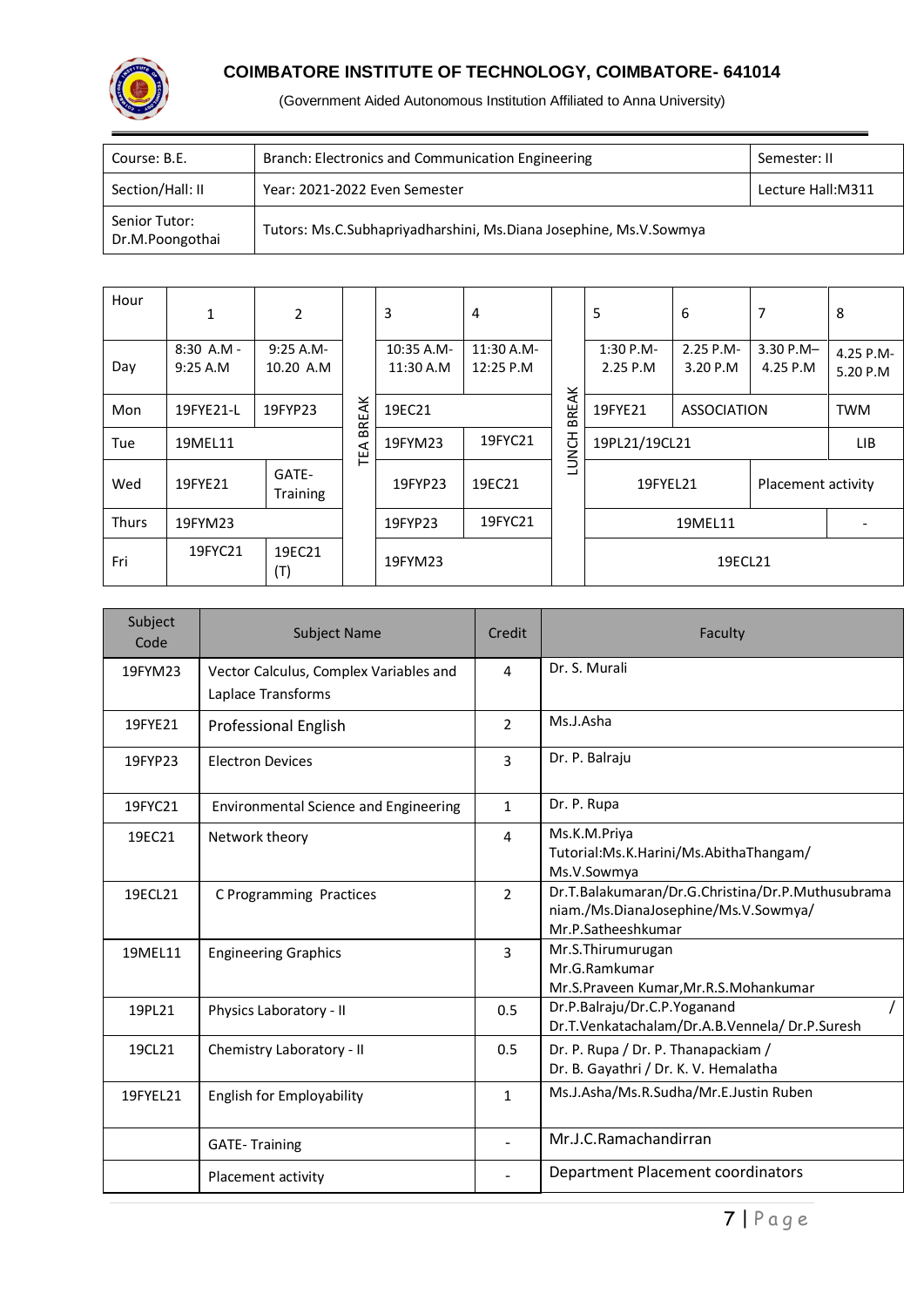

| Course: B.E.                   | Branch: Computer Science and Engineering | Semester: II       |
|--------------------------------|------------------------------------------|--------------------|
| Section/Hall: I                | Year: 2021-2022 Even Semester            | Lecture Hall: M313 |
| Senior Tutor:<br>Prof.D.Mohana | Tutors: Mr.S.Ravishankar, Dr.S.Nithya    |                    |

| Hour         | 1                        | $\overline{2}$         |         | 3                       | 4                       |              | 5                     | 6                     | 7                                  | 8                     |
|--------------|--------------------------|------------------------|---------|-------------------------|-------------------------|--------------|-----------------------|-----------------------|------------------------------------|-----------------------|
| Day          | $8:30$ A.M -<br>9:25 A.M | 9:25 A.M-<br>10.20 A.M |         | 10:35 A.M-<br>11:30 A.M | 11:30 A.M-<br>12:25 P.M |              | 1:30 P.M-<br>2.25 P.M | 2.25 P.M-<br>3.20 P.M | $3.30 P.M -$<br>4.25 P.M           | 4.25 P.M-<br>5.20 P.M |
| Mon          | <b>BREAK</b><br>19CSL11  |                        | 19CSL11 |                         | BREAK                   | 19FYM24      | 19FYE21               | 19FYC21               | <b>LIB</b>                         |                       |
| Tue          | 19FYEL21                 |                        | TEA     | 19CS21                  |                         | <b>LUNCH</b> | 19FYM24               | <b>TWM</b>            |                                    |                       |
| Wed          | 19FYP24                  | 19PL21/<br>19CL21      |         | 19PL21/19CL21           |                         |              | 19FYC21               |                       | Association/<br>Placement activity |                       |
| <b>Thurs</b> | 19FYE21-L                | 19FYP24                |         | 19CS21                  |                         |              | 19FYE21               | 19MEL11               |                                    | GATE-<br>Training     |
| Fri          | 19FYC21                  | 19FYP24                |         | 19FYM24                 |                         |              |                       | 19MEL11               |                                    |                       |

| Subject<br>Code | <b>Subject Name</b>                               | Credit                                                                              | Faculty                                                                              |  |  |  |  |
|-----------------|---------------------------------------------------|-------------------------------------------------------------------------------------|--------------------------------------------------------------------------------------|--|--|--|--|
| 19FYM24         | Fourier Series and Partial Differential Equations | 4                                                                                   | Dr.B.Gokila                                                                          |  |  |  |  |
| 19FYF21         | <b>Professional English</b>                       | $\mathfrak{p}$                                                                      | Dr.A.Santha Devi                                                                     |  |  |  |  |
| 19FYP24         | Introduction to Electronic Devices                | 3                                                                                   | Dr. P. Suresh                                                                        |  |  |  |  |
| 19FYC21         | <b>Environmental Science and Engineering</b>      | 1                                                                                   | Dr. K. V. Hemalatha                                                                  |  |  |  |  |
| 19CS21          | C Programming                                     | Group A-Dr.R.Nedunchezhian, Group B -<br>Dr.A.N.Senthilvel, Group C- Dr.K.Amshakala |                                                                                      |  |  |  |  |
| 19CSL11         | C Programming Laboratory                          | $\overline{2}$                                                                      | Mr. M.Maranco, Ms.A.Punidha,<br>Dr.S.P.Abirami                                       |  |  |  |  |
| 19MEL11         | <b>Engineering Graphics</b>                       | 3                                                                                   | Dr.A.Karthikeyan, Mr.P.Ramakrishnan<br>Dr.A.Thangarasu, Mr.R.S.Mohan kumar           |  |  |  |  |
| 19PL21          | Physics Laboratory - II                           | 0.5                                                                                 | Dr.P.Suresh/Dr.A.B.Vennela/Dr.C.P.Yoganand/<br>Dr.R.Sanjeevkumar/ Dr. M. Vijay       |  |  |  |  |
| 19CL21          | Chemistry Laboratory - II                         | 0.5                                                                                 | Dr.K.V.Hemalatha/Dr.S.Sugapriya<br>Dr.<br><b>B.</b><br>Gayathri / Dr. S. Syed jaffer |  |  |  |  |
| 19FYEL21        | <b>English for Employability</b>                  | $\mathbf{1}$                                                                        | Dr.A.Santha Devi/Dr.R.Maheswari/ Ms.J.Asha                                           |  |  |  |  |
|                 | <b>GATE-Training</b>                              |                                                                                     | Mr.J.C.Ramachandirran                                                                |  |  |  |  |
|                 | Placement activity                                |                                                                                     | Department Placement coordinators                                                    |  |  |  |  |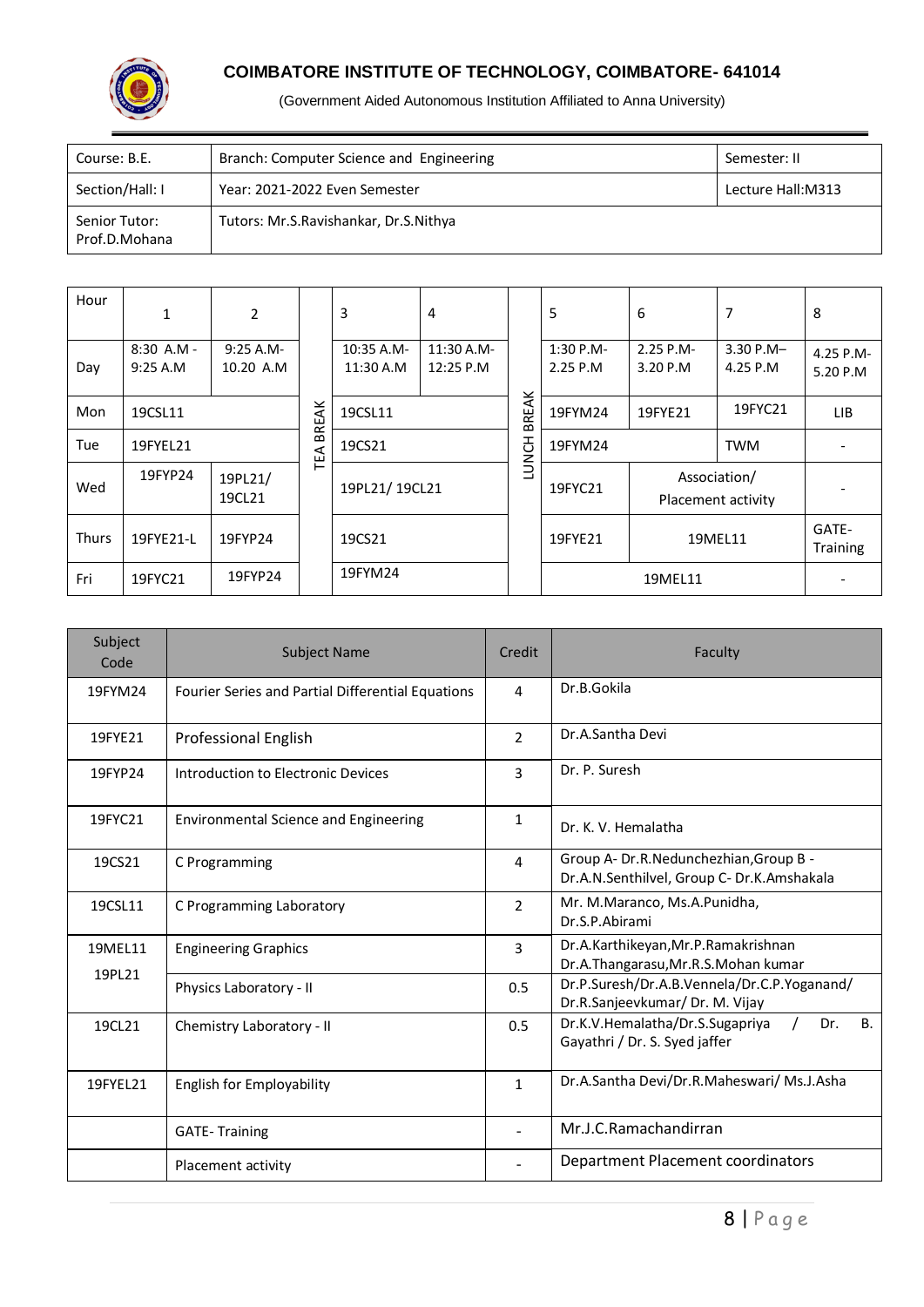

| Course: B.E.                   | Branch: Computer Science and Engineering | Semester: II      |
|--------------------------------|------------------------------------------|-------------------|
| Section/Hall: II               | Year: 2021-2022 Even Semester            | Lecture Hall:M314 |
| Senior Tutor:<br>Prof.D.Mohana | Tutors: Dr.S.Priya, Ms.K.N.Apinayaprethi |                   |

| Hour         | $\mathbf{1}$          | $\overline{2}$            |              | 3                       | 4                       |                                  | 5                     | 6                     | 7                                  | 8                     |
|--------------|-----------------------|---------------------------|--------------|-------------------------|-------------------------|----------------------------------|-----------------------|-----------------------|------------------------------------|-----------------------|
| Day          | 8:30 A.M -<br>9:25A.M | $9:25 A.M -$<br>10.20 A.M |              | 10:35 A.M-<br>11:30 A.M | 11:30 A.M-<br>12:25 P.M |                                  | 1:30 P.M-<br>2.25 P.M | 2.25 P.M-<br>3.20 P.M | $3.30 P.M -$<br>4.25 P.M           | 4.25 P.M-<br>5.20 P.M |
| Mon          | 19CSL11               |                           | <b>BREAK</b> | 19CSL11                 |                         | <b>REAK</b><br>മ<br><b>HONCH</b> | 19FYEL21              |                       | 19FYP24                            | GATE-<br>Training     |
| Tue          | 19FYM24               |                           | TEA          | 19CS21                  |                         |                                  | 19FYC21               | 19FYE21-L             | <b>TWM</b>                         |                       |
| Wed          | 19FYE21               | 19PL21/<br>19CL21         |              |                         | 19PL21/19CL21           |                                  | 19FYM24               |                       | Association/<br>Placement activity | LIB.                  |
| <b>Thurs</b> | 19FYP24               | 19FYC21                   |              | 19CS21                  |                         |                                  |                       | 19MEL11               |                                    |                       |
| Fri          | 19FYC21               | 19FYP24                   |              | 19MEL11                 |                         |                                  | 19FYE21               |                       | 19FYM24                            |                       |

| Subject<br>Code | <b>Subject Name</b>                               | Credit         | Faculty                                                                               |
|-----------------|---------------------------------------------------|----------------|---------------------------------------------------------------------------------------|
| 19FYM24         | Fourier Series and Partial Differential Equations | 4              | Dr. N. Nagaveni/<br>Dr. S. Jayasri                                                    |
| 19FYE21         | <b>Professional English</b>                       | $\overline{2}$ | Mr.E.Justin Ruben                                                                     |
| 19FYP24         | Introduction to Electronic Devices                | 3              | Dr. A. B. Vennela                                                                     |
| 19FYC21         | <b>Environmental Science and Engineering</b>      | $\mathbf{1}$   | Dr. S. Syed Jaffer                                                                    |
| 19CS21          | C Programming                                     | 4              | Group A- Dr.R.Nedunchezhian<br>Group B - Dr.A.N.Senthilvel<br>Group C- Dr.K.Amshakala |
| 19CSL11         | C Programming Laboratory                          | $\mathcal{P}$  | Ms.S.Sangeetha Mariammal,<br>Ms.K.N.ApinayaPrethi, Dr.S.Nithya                        |
| 19MEL11         | <b>Engineering Graphics</b>                       | 3              | Mr. P. Manivel, Dr. P. Vishnu, Dr.<br>P.Mohan, Dr.G.Sivakumar                         |
| 19PL21          | Physics Laboratory - II                           | 0.5            | Dr.A.B.Vennela/Dr.P.Suresh/<br>Dr.C.P.Yoganand/<br>Dr.R.Sanjeevkumar/ Dr. M. Vijay    |
| 19CL21          | Chemistry Laboratory - II                         | 0.5            | Dr.S.SyedJaffer /Dr. S. Sugapriya<br>/ Dr.B.Gayathri /Dr.K.V. Hemalatha               |
| 19FYEL21        | <b>English for Employability</b>                  | $\mathbf{1}$   | Mr.E.Justin Ruben/ Ms.S.Sindhuja                                                      |
|                 | <b>GATE-Training</b>                              |                | Mr.J.C.Ramachandirran                                                                 |
|                 | Placement activity                                |                | <b>Department Placement coordinators</b>                                              |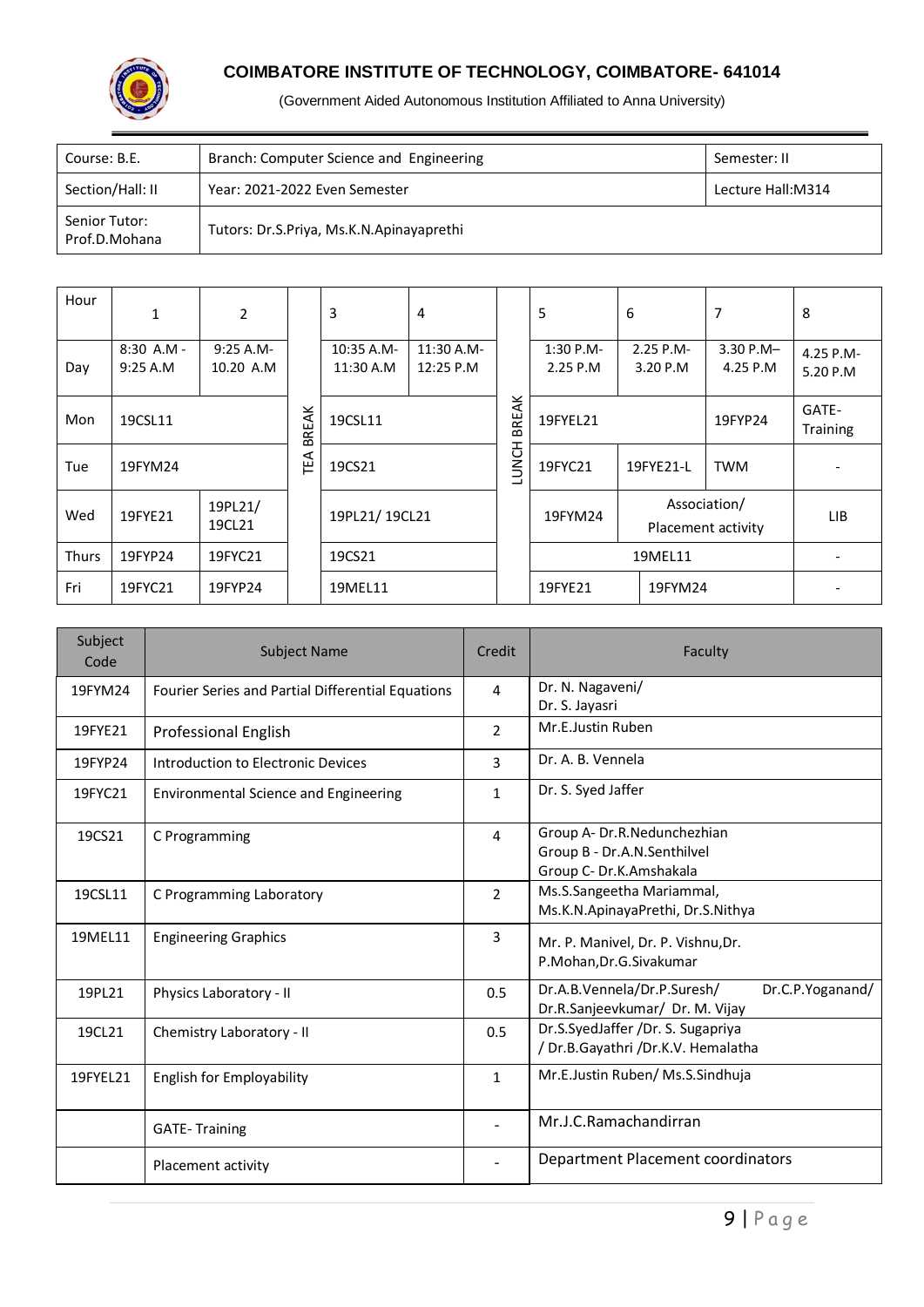

| Course: B.Tech.                   | Branch: Information Technology  | Semester: II       |
|-----------------------------------|---------------------------------|--------------------|
| Section/Hall: -                   | Year: 2021-2022 Even Semester   | Lecture Hall: M316 |
| Senior Tutor:<br>Dr.M.Rajalakshmi | Tutors:Dr.N.Geetha, Mr.C.Murale |                    |

| Hour         | 1                     | 2                      |              | 3                       | 4                       |              | 5                       | 6                     | 7                        | 8                     |
|--------------|-----------------------|------------------------|--------------|-------------------------|-------------------------|--------------|-------------------------|-----------------------|--------------------------|-----------------------|
| Day          | 8:30 A.M -<br>9:25A.M | 9:25 A.M-<br>10.20 A.M |              | 10:35 A.M-<br>11:30 A.M | 11:30 A.M-<br>12:25 P.M | ¥            | $1:30$ P.M-<br>2.25 P.M | 2.25 P.M-<br>3.20 P.M | $3.30 P.M -$<br>4.25 P.M | 4.25 P.M-<br>5.20 P.M |
| Mon          | 19FYP24               | 19FYC21                | <b>BREAK</b> | 19CS21                  |                         | BRE          | 19MEL11                 |                       |                          |                       |
| Tue          | 19CS21                |                        | TEA          | 19FYEL21                |                         | <b>FONCH</b> | 19FYM24<br>19MEL11      |                       |                          |                       |
| Wed          | 19FYM24               |                        |              | LIB                     | 19FYE21                 |              | 19PL21/19CL21           |                       |                          |                       |
| <b>Thurs</b> | GATE-<br>Training     | 19FYP24                |              | 19FYC21<br>19FYM24      |                         |              | 19FYE21                 | 19FYE21-              | Placement activity       |                       |
| Fri          | 19CSL11               |                        |              | 19CSL11                 |                         |              | 19FYP24                 | 19FYC21               | 19FYM24                  | <b>TWM</b>            |

| Subject<br>Code | <b>Subject Name</b>                               | Credit       | Faculty                                                                           |
|-----------------|---------------------------------------------------|--------------|-----------------------------------------------------------------------------------|
| 19FYM24         | Fourier Series and Partial Differential Equations | 4            | Dr. S. Dayana Mary                                                                |
| 19FYE21         | <b>Professional English</b>                       | 2            | Ms.R.Sudha                                                                        |
| 19FYP24         | Introduction to Electronic Devices                | 3            | Dr. M. Vijay                                                                      |
| 19FYC21         | <b>Environmental Science and Engineering</b>      | $\mathbf{1}$ | Dr. S. Syed Jaffer                                                                |
| 19CS21          | C Programming                                     | 4            | Dr.M.Rajalakshmi                                                                  |
| 19CSL11         | C Programming Laboratory                          | 2            | Ms.N.Geetha, Ms.G.Thilagavathi, Ms.S.Devi                                         |
| 19MEL11         | <b>Engineering Graphics</b>                       | 3            | Dr.A.Thangarasu,Dr.A.Karthikeyan,<br>Mrs.P.Arunadevi, Mr.S.Thirumurugan           |
| 19PL21          | Physics Laboratory - II                           | 0.5          | Dr.M.Vijay/Dr.K.Thilagavathy/<br>Dr.S.Vasantha/Dr.T.Venkatachalam/<br>Dr.S.Agilan |
| 19CL21          | Chemistry Laboratory - II                         | 0.5          | Dr.S.SyedJaffer/Dr.E.P.Subramaniam/Dr.P.<br>Thanapackiam/Dr. P. Rupa              |
| 19FYEL21        | <b>English for Employability</b>                  | $\mathbf{1}$ | Dr.P.Santhi/Dr.V.Arthy/ Ms.M.Seema                                                |
|                 | <b>GATE-Training</b>                              |              | Mr.J.C.Ramachandirran                                                             |
|                 | Placement activity                                |              | <b>Department Placement coordinators</b>                                          |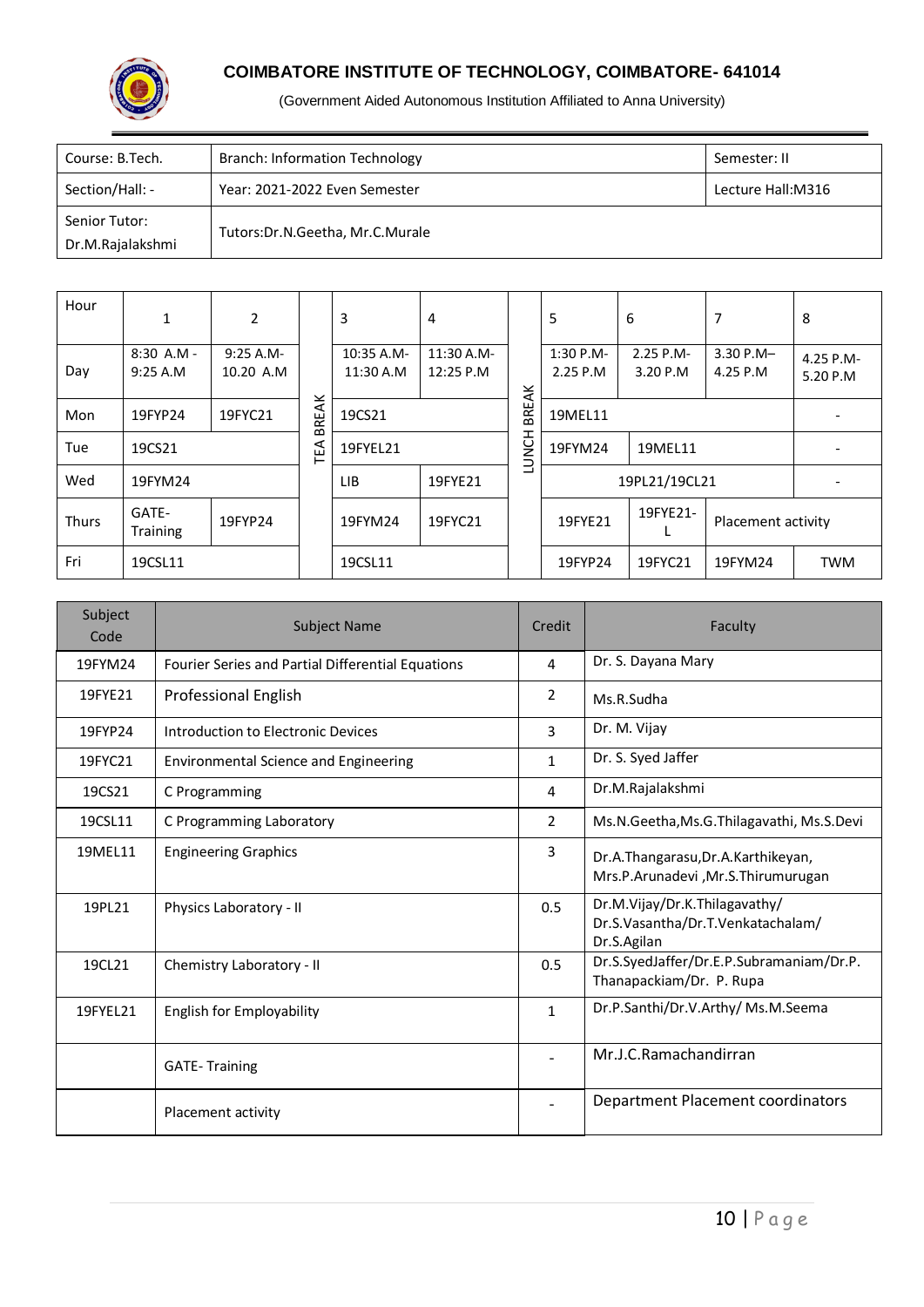

| Course: B.Tech.                 | Branch: Chemical Engineering             | Semester: II      |
|---------------------------------|------------------------------------------|-------------------|
| Section/Hall: -                 | Year: 2021-2022 Even Semester            | Lecture Hall:M315 |
| Senior Tutor:<br>Dr.T.Sivakumar | Tutors: Dr.P.Sivakumar, Ms.Nisha Subhash |                   |

| Hour         | $\mathbf{1}$            | 2                         |       | 3                       | $\overline{4}$          |              | 5                     | 6                     | 7                                  | 8                     |
|--------------|-------------------------|---------------------------|-------|-------------------------|-------------------------|--------------|-----------------------|-----------------------|------------------------------------|-----------------------|
| Day          | $8:30$ A.M -<br>9:25A.M | $9:25 A.M -$<br>10.20 A.M |       | 10:35 A.M-<br>11:30 A.M | 11:30 A.M-<br>12:25 P.M |              | 1:30 P.M-<br>2.25 P.M | 2.25 P.M-<br>3.20 P.M | $3.30 P.M -$<br>4.25 P.M           | 4.25 P.M-<br>5.20 P.M |
| Mon          | GATE-<br>Training       | 19FYM21                   | BREAK | 19EE21                  | 19CH21                  | <b>BREAK</b> | 19FYP25               | <b>TWM</b>            | Association/<br>Placement activity |                       |
| Tue          | 19EE21                  |                           | TEA   | 19FYE21                 | <b>LIB</b>              | <b>HONCH</b> | 19FYEL21              |                       | 19FYM21                            |                       |
| Wed          | 19CH21                  | 19FYM21                   |       | <b>SCH</b>              | 19FYP25                 |              | 19FYE21               | 19FYE21<br>-L         | 19FYM21                            |                       |
| <b>Thurs</b> | 19FYP25                 | 19CH21                    |       | 19CHL21                 |                         |              |                       | 19CHL22               |                                    |                       |
| Fri          | 19FYM21                 | 19PHL21                   |       | 19PHL21                 |                         |              |                       | 19MEL12               |                                    |                       |

| Subject Code | <b>Subject Name</b>                            | Credit         | Faculty                                                                        |
|--------------|------------------------------------------------|----------------|--------------------------------------------------------------------------------|
| 19FYM21      | Matrices, Vector Calculus and Transforms       | 4              | Dr. K. Ganesamoorthy                                                           |
| 19FYE21      | <b>Professional English</b>                    | $\overline{2}$ | Ms.S.Sindhuja                                                                  |
| 19FYP25      | <b>Materials Science</b>                       | 3              | Dr. K. Thilagavathy                                                            |
| 19CH21       | Organic Chemistry                              | 3              | Dr. E. P. Subramaniam                                                          |
| 19EE21       | Basic Electrical and Electronics Engineering   | 3              | Dr.M.Packiasudha                                                               |
| 19CHL21      | Introduction to Chemical Engineering Computing | 1              | Dr. M. Thirumarimurugan/<br>Mr. E. Sudalai Manikandan/<br>Dr. B. Uma maheswari |
| 19PHL21      | Physics Laboratory II                          | $\mathbf{1}$   | Dr.K.Thilagavathy/<br>Dr.S. Vasantha<br>Dr.S.Agilan /Dr.P.Balraju/Dr. M. Vijay |
| 19CHL22      | Organic Chemistry Laboratory                   | 1              | Dr. E. P. Subramaniam / Dr. P. Rupa<br>Dr.S.Sugapriya/Dr. K. V. Hemalatha      |
| 19MEL12      | <b>Engineering Practices Laboratory</b>        | $\mathbf{1}$   | Dr.M.Velliangiri ,Dr.K.Karthikeyan<br>Mr.K.Karthick                            |
| 19FYE22      | <b>English for Employability</b>               | $\mathbf{1}$   | Ms.S.Sindhuja/Ms.R.Sudha                                                       |
|              | <b>GATE-Training</b>                           |                | Mr.J.C.Ramachandirran                                                          |
|              | Placement activity                             |                | Department Placement coordinators                                              |